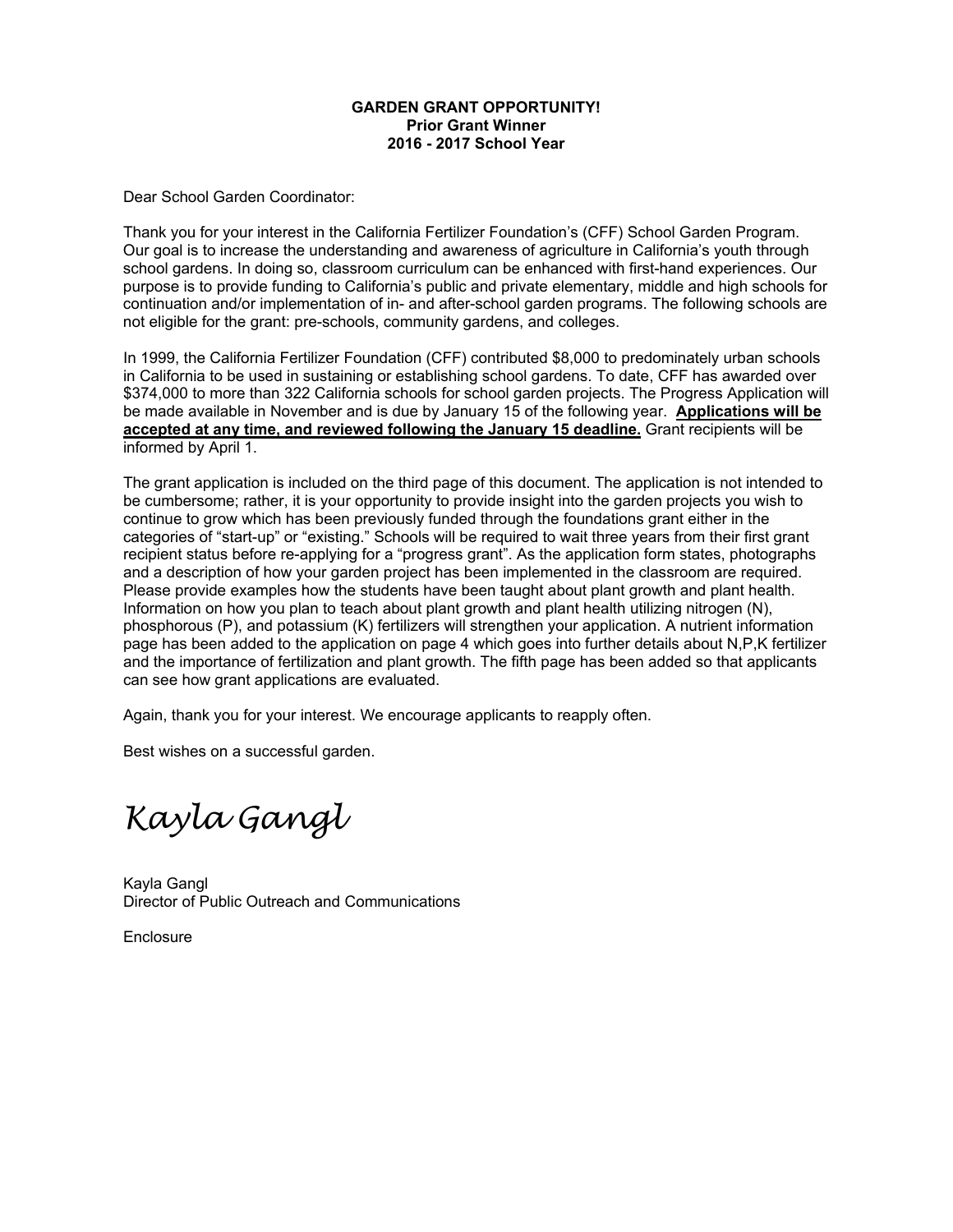

#### **SCHOOL GARDEN PROGRAM**

**Purpose:** To provide funding for California public and private elementary, middle and high schools for continuation of in - and after - school garden programs. Due to limited funding, pre-schools, colleges and community gardens are not eligible for this grant.

#### **Goal:** To increase California children's understanding and awareness of agriculture through school gardens, and, in so doing, enhance existing curriculum and goals in the classroom.

- **Funding:** Previous grant recipients have the opportunity to re-apply for a "progress grant" of \$1,500 and a free agricultural field trip. Please include how the school has done further outreach within the community in regards to the garden and how it has impacted the students directly. Applicants are encouraged to include additional information with their application which goes into further detail on the garden and how it has grown since they received the first grant award of \$1,200. It would be requested that they explain the plans for continuing the growth of the school garden. A requirement of the application is for the school to present a breakdown of how the original grant has been spent and how the additional grant money would be spent.
- **Resources:** A number of garden related projects exist in the state of California, including the California School Garden Network, the Department of Education's "Garden in Every School" program, the California Foundation for Agriculture in the Classroom, and various other agricultural related educational programs. Utilizing all these resources to meet the needs of individual schools is part of CFF's program goals.

### **Accomplishments**

Understanding where food comes from is a critical connection for students for a variety of reasons. School gardens provide a real-life model of where food comes from and how it gets from the field to the table. For many children, however, these are just some of the positive lessons that gardens provide.

*Gardening not only connects us to the soil – and the food we eat – but with humanity. The simple act of planting a seed links human experience across generations and borders and experiences, expressing the fundamental thing we all hold in common: that soil, cultivated, nourishes our bodies, and also feeds our souls.* Rose Hayden-Smith, Strategic Initiative Leader, Sustainable Food Systems; 4-H Youth, Family and Community Development Advisor, Food and Society Policy Fellow, University of California Cooperative Extension, Ventura, CA

By understanding gardens, children can also gain an interest in and a better understanding of nutrition.

*I* never knew how great a salad could be. I loved the peas and beets we grew. I even liked the turnip. I *had never tried one before even when my mom said it was good for me. Carrots are still my favorite though.* Fifth Grader, John C. Fremont Elementary, Glendale, CA.

Gardens provide a means of reaching students. Students struggling in math, reading, writing, communication, physical education and other areas become interested in these subjects when they are applied in the "realworld" setting of a garden.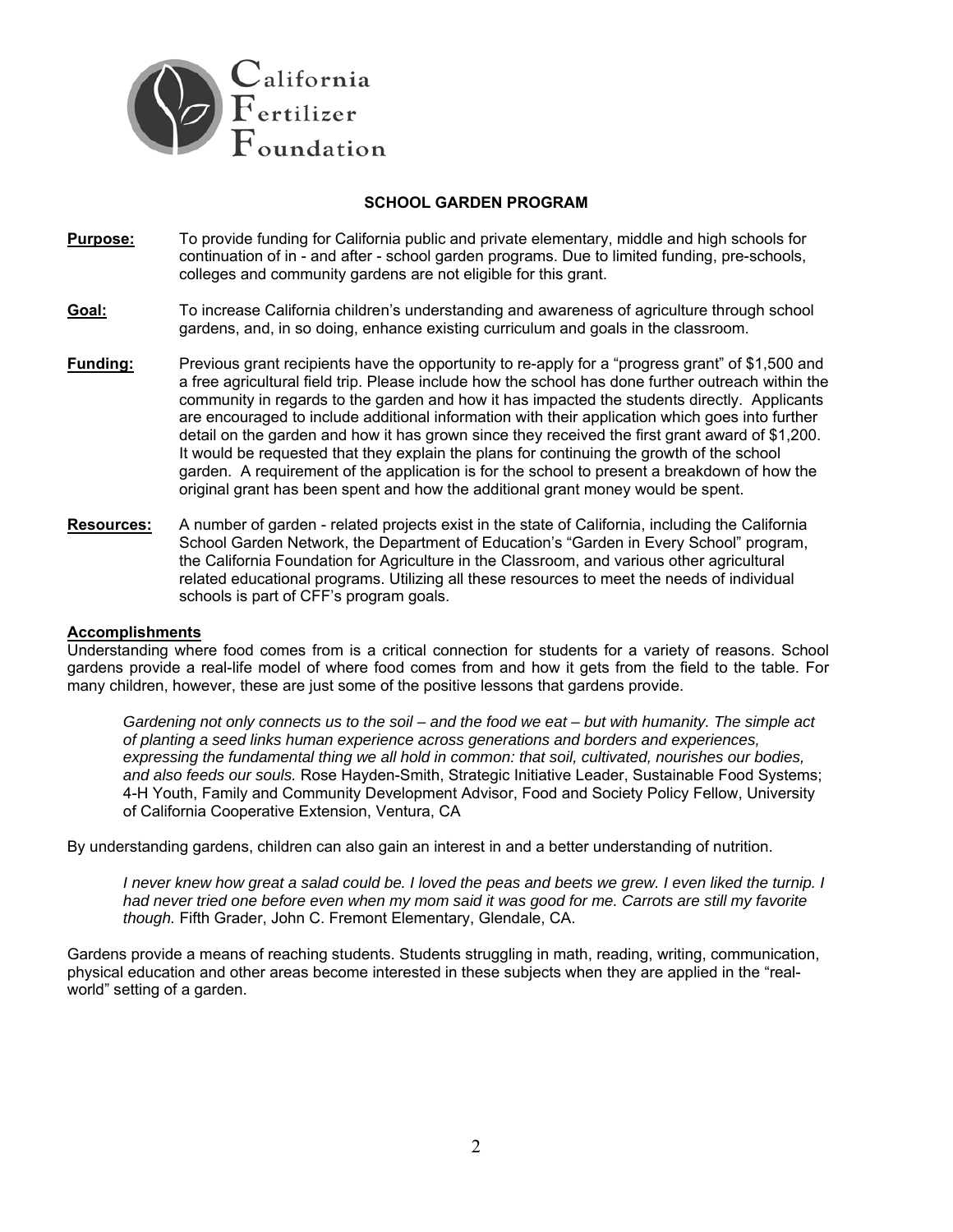

#### **2016-2017 CALIFORNIA FERTILIZER FOUNDATION SCHOOL GARDEN GRANT APPLICATION/COVER SHEET**

| Date: ________________________(Applications are to be submitted electronically by January 15, 2017)                                                                                                                            |  |  |  |  |
|--------------------------------------------------------------------------------------------------------------------------------------------------------------------------------------------------------------------------------|--|--|--|--|
|                                                                                                                                                                                                                                |  |  |  |  |
| 2. Address: 2. Address: 2. Address: 2. Address: 2. Address: 2. Address: 2. Address: 2. Address: 2. Address: 2. Address: 2. Address: 2. Address: 2. Address: 2. Address: 2. Address: 2. Address: 2. Address: 2. Address: 2. Add |  |  |  |  |
|                                                                                                                                                                                                                                |  |  |  |  |
|                                                                                                                                                                                                                                |  |  |  |  |
|                                                                                                                                                                                                                                |  |  |  |  |
|                                                                                                                                                                                                                                |  |  |  |  |
| ___ After - School Only ____ In - School Only _____ In - & After-School                                                                                                                                                        |  |  |  |  |
| 7. School Calendar _____ Traditional _______ Year Round ______ Other                                                                                                                                                           |  |  |  |  |
| 8. Number of students involved: Number of teachers/staff/parents involved:                                                                                                                                                     |  |  |  |  |
| 9. Grade levels served: ________________                                                                                                                                                                                       |  |  |  |  |
| 10. Year first received grant _____________<br>11. List other funds and in-kind donations received for this program (i.e., grants, donations, etc.):                                                                           |  |  |  |  |

## **Application should include (maximum of 15 pages) should be submitted electronically on or prior to January 15 deadlines:**

- Completed application form (must be the top page of your application)
- Cover letter
- Itemized breakdown on how original grant money was spent and how additional funds will be used.
- Explanation of how further outreach has been done since the first grant was awarded.
- Description of connections between the garden, classroom and academic standards.
- Photos/diagram of garden.
- News clippings and other supporting materials.
- Long-term plans for your garden.
- After completing all the required steps please include all information in **one PDF** for submission.

**E-mail completed electronic submission to:** Callie Borror, California Fertilizer Foundation at cffgrant@healthyplants.org. **Grantees will be notified of their awards by April 1.**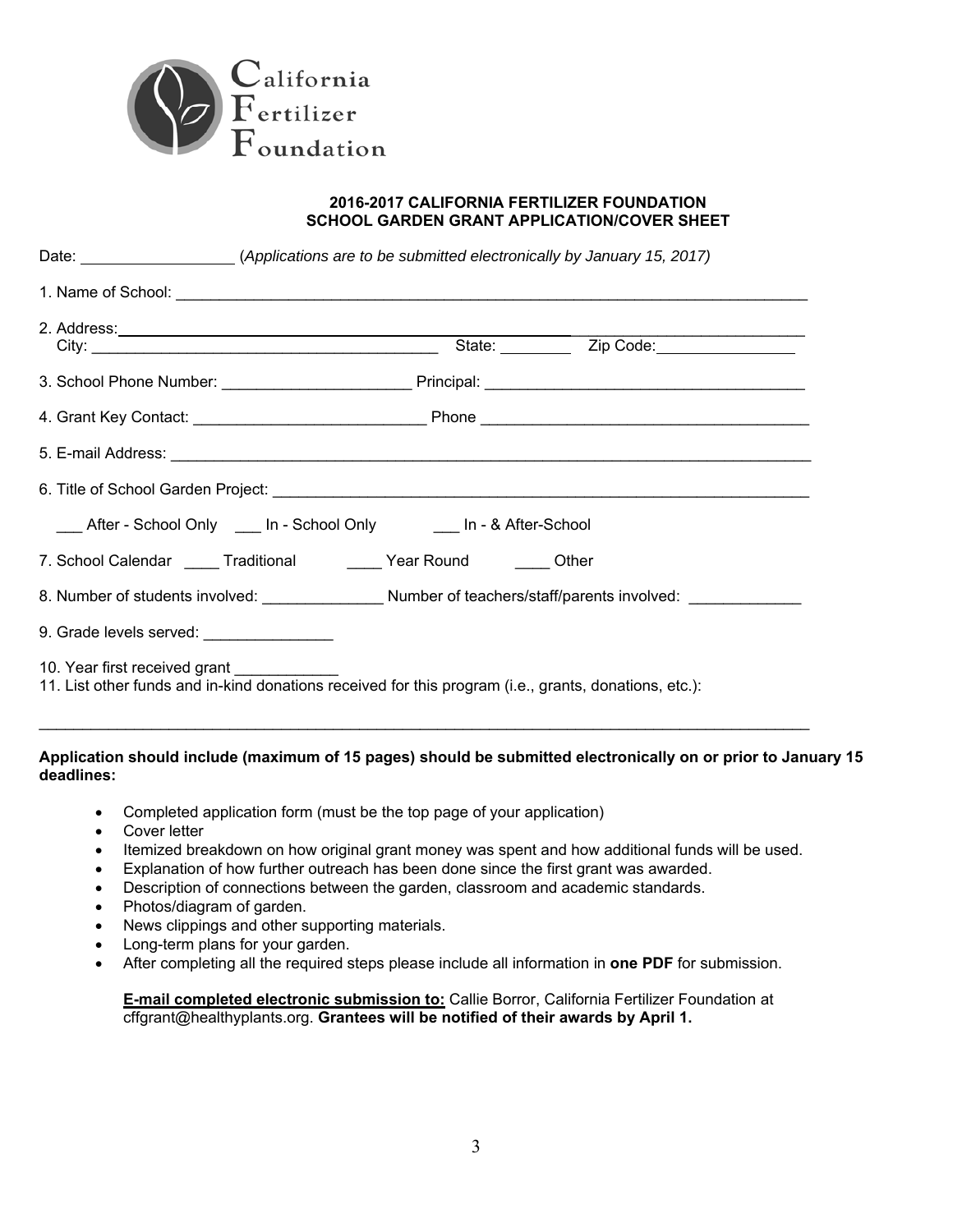

## **Fertilizer Information Page**

Please review the explanation below on how Nitrogen, Phosphorous, and Potassium can be part of your garden program. Plant growth and plant health all work together with the soil as the fertilizer is utilized by the plant for optimal growth.

Nitrogen, Phosphorous, and Potassium are the most common crop nutrients and all exist naturally. N, P, and K are all part of the 17 chemical elements required for plant growth and reproduction.

Nitrogen (N) is a main building block for all organisms. It exists naturally in the air and is needed to produce, among other substances, proteins, chlorophyll, DNA and RNA. N is approximately 80% of the air we breathe. N, along with magnesium is the only element in the chlorophyll molecule that the plant obtains from the soil. Plant growth is associated with N nutrition, as N plays a major role in cell division. In addition to increasing yield, N also improves crop quality as it increase the protein content. Crop plants tend to require more N to grow at their full potential over non-crop plants.

Phosphorous (P) is found in all living cells. P is a component of DNA and ATP (the cell's energy molecule) as it helps store and transmit energy during photosynthesis. It assists in capturing light during photosynthesis, helping with seed germination, and helping plants use water efficiently. Plants also use P when fighting external stress and prevent disease. All plants require photosynthesis during the entire growth period. Most annual plants which grow, reproduce and die in a year require a lot of P. Plants growing in cold climates, have limited roots and rapid top growth including lettuce are high phosphorous users. Legume crops require a great amount of P. Plants which are established including: trees, shrubs, and vines especially grown in warm climates, require very little P fertilizer. P is usually applied near the root zone. It is known as banding and the P is available for immediate adsorption by the roots. Growers often mix P into the soil when planting seedlings or transplanting trees.

Potassium (K) is essential to the workings of every living cell, and is often known as the regulator since it is involved in over 60 different enzyme systems in plants. K helps plants resist drought and effects from excess temperatures. It also increases the crops resistance to pests. K aids plants in the production of starches, controls root growth, and regulates the opening and closing of pores in plant cells which is key for efficient water use. All plants require potassium at some level. K fertilizer is applied for optimum plant growth.

 Nutrients are an essential part of plant growth. You can determine the percentage of a nutrient by reading the label on the fertilizer bag. An example of an N, P, and K fertilizer is 15-15-15. More information or details about plant nutrition is available via the Western Fertilizer Handbook.